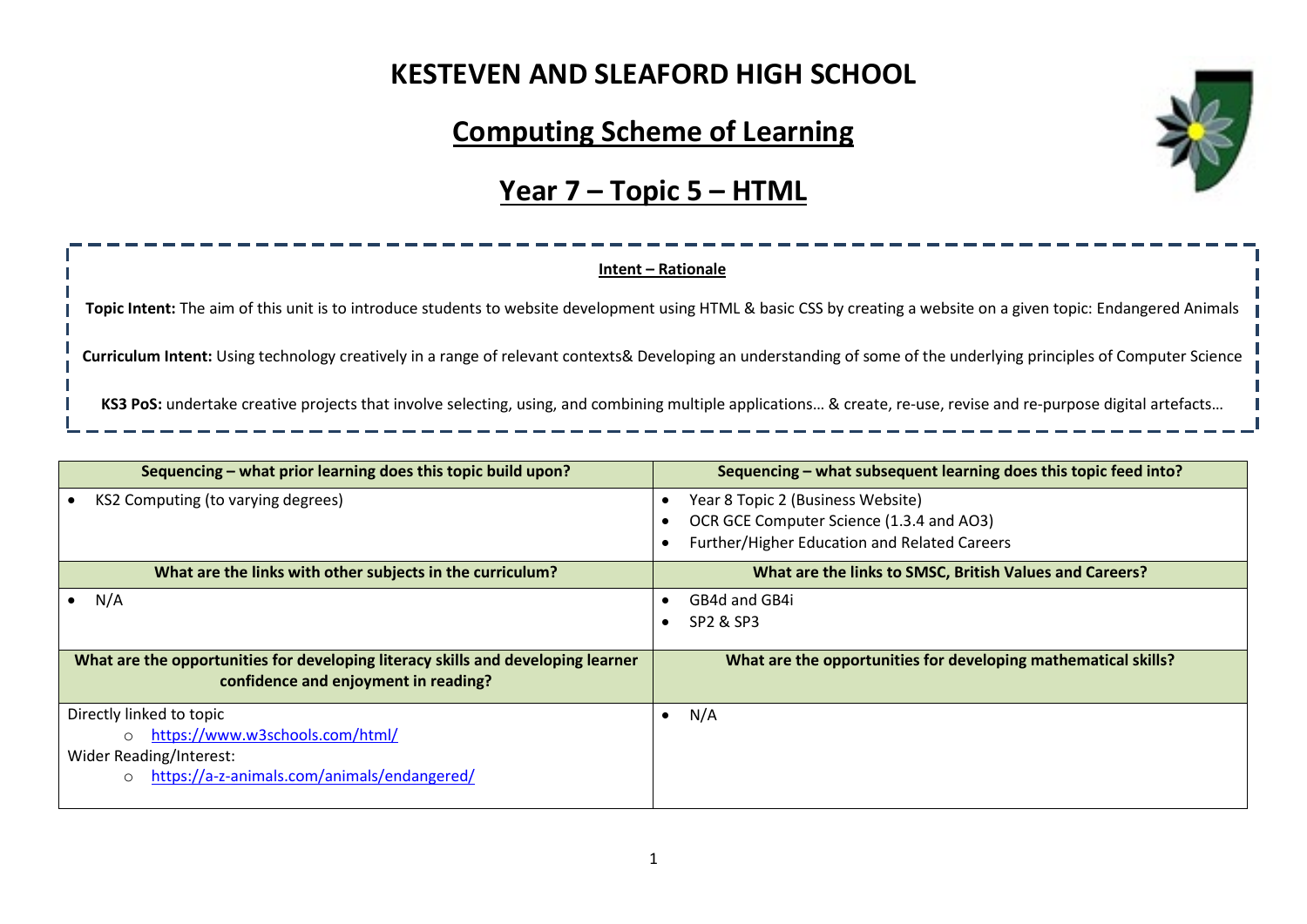# **KESTEVEN AND SLEAFORD HIGH SCHOOL**

# **Computing Scheme of Learning**

### **Year 7 – Topic 5 – HTML**

#### **Intent – Concepts**